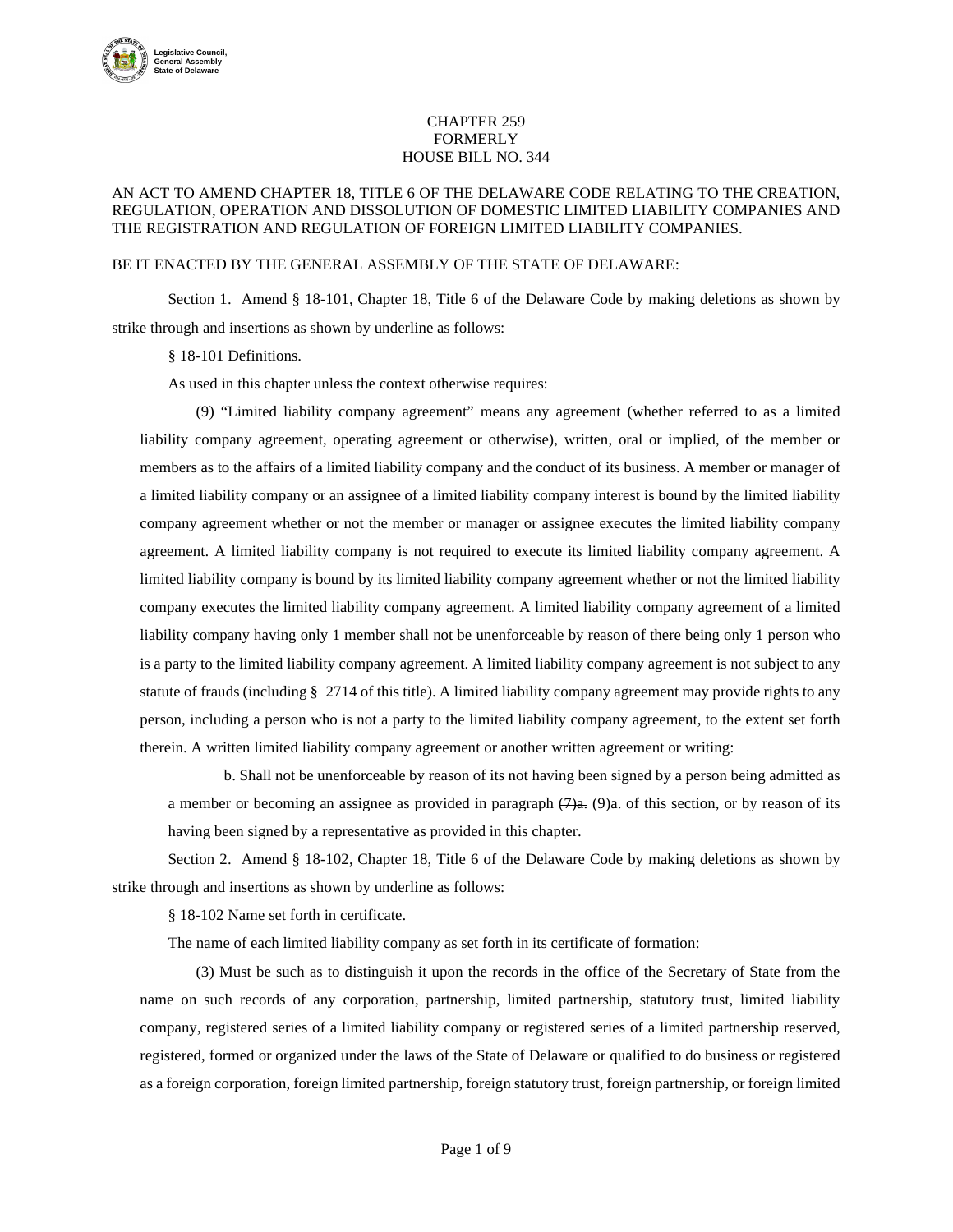liability company in the State of Delaware; provided however, that a limited liability company may register under any name which is not such as to distinguish it upon the records in the office of the Secretary of State from the name on such records of any domestic or foreign corporation, partnership, limited partnership, statutory trust, registered series of a limited liability company, registered series of a limited partnership, or foreign limited liability company reserved, registered, formed or organized under the laws of the State of Delaware with the written consent of the other corporation, partnership, limited partnership, statutory trust, registered series of a limited liability company, registered series of a limited partnership, or foreign limited liability company, which written consent shall be filed with the Secretary of State; provided further, that, if on July 31, 2011, a limited liability company is registered (with the consent of another limited liability company) under a name which is not such as to distinguish it upon the records in the office of the Secretary of State from the name on such records of such other domestic limited liability company, it shall not be necessary for any such limited liability company to amend its certificate of formation to comply with this subsection;

Section 3. Amend § 18-104, Chapter 18, Title 6 of the Delaware Code by making deletions as shown by strike through and insertions as shown by underline as follows:

§ 18-104 Registered office; registered agent.

(a) Each limited liability company shall have and maintain in the State of Delaware:

(2) A registered agent for service of process on the limited liability company, having a business office identical with such registered office, which agent may be any of:

d. A foreign corporation, a foreign partnership (whether general (including a limited liability partnership) or, a foreign limited partnership (including a foreign limited liability limited partnership)), a foreign limited liability company, or a foreign statutory trust.

(b) A registered agent may change the address of the registered office of the limited liability company(ies) for which it is registered agent to another address in the State of Delaware by paying a fee as set forth in § 18-  $1105(a)(2)$  of this title and filing with the Secretary of State a certificate, executed by such registered agent, setting forth the address at which such registered agent has maintained the registered office for each of the limited liability companies for which it is a registered agent, and further certifying to the new address to which each such registered office will be changed on a given day, and at which new address such registered agent will thereafter maintain the registered office for each of the limited liability companies for which it is a registered agent. Upon the filing of such certificate, the Secretary of State shall furnish to the registered agent a certified copy of the same under the Secretary's hand and seal of office, and thereafter, or until further change of address, as authorized by law, the registered office in the State of Delaware of each of the limited liability companies for which the agent is a registered agent shall be located at the new address of the registered agent thereof as given in the certificate. In the event of a change of name of any person acting as a registered agent of a limited liability company, such registered agent shall file with the Secretary of State a certificate executed by such registered agent setting forth the new name of such registered agent, the name of such registered agent before it was changed, and the address at which such registered agent has maintained the registered office for each of the limited liability companies for which it is a registered agent, and shall pay a fee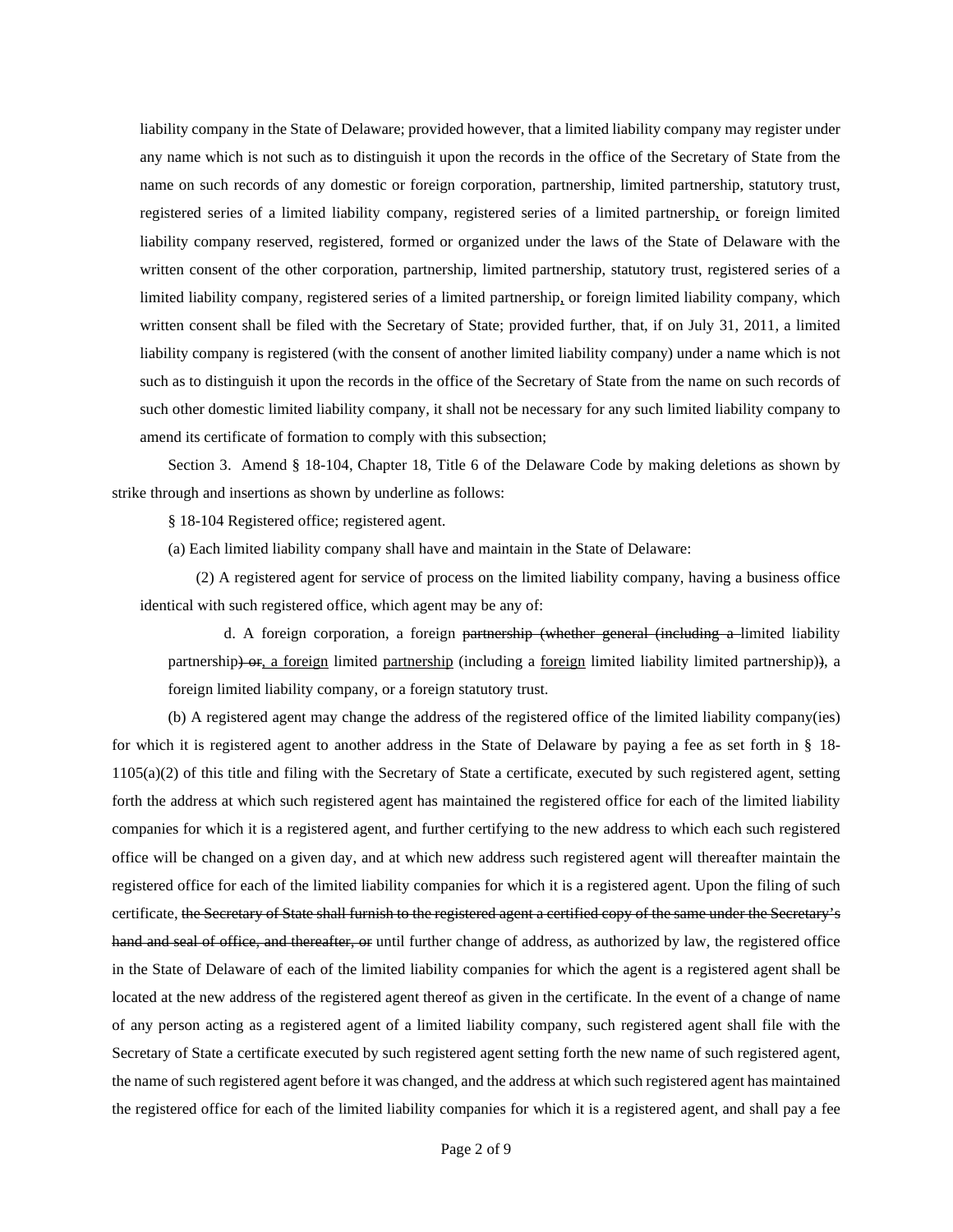as set forth in §  $18-1105(a)(2)$  of this title. Upon the filing of such certificate, the Secretary of State shall furnish to the registered agent a certified copy of the certificate under the Secretary of State's own hand and seal of office. A change of name of any person acting as a registered agent of a limited liability company as a result of (i) a merger or consolidation of the registered agent with or into another person which succeeds to its assets and liabilities by operation of law, (ii) the conversion of the registered agent into another person, or (iii) a division of the registered agent in which an identified resulting person succeeds to all of the assets and liabilities of the registered agent related to its registered agent business pursuant to the plan of division, as set forth in the certificate of division, shall each be deemed a change of name for purposes of this section. Filing a certificate under this section shall be deemed to be an amendment of the certificate of formation of each limited liability company affected thereby, and each such limited liability company shall not be required to take any further action with respect thereto to amend its certificate of formation under § 18- 202 of this title. Any registered agent filing a certificate under this section shall promptly, upon such filing, deliver a copy of any such certificate to each limited liability company affected thereby.

(c) The registered agent of 1 or more limited liability companies may resign and appoint a successor registered agent by paying a fee as set forth in  $\S$  18-1105(a)(2) of this title and filing a certificate with the Secretary of State stating that it resigns and the name and address of the successor registered agent. There shall be attached to such certificate a statement of each affected limited liability company ratifying and approving such change of registered agent. Upon such filing, the successor registered agent shall become the registered agent of such limited liability companies as have ratified and approved such substitution, and the successor registered agent's address, as stated in such certificate, shall become the address of each such limited liability company's registered office in the State of Delaware. The Secretary of State shall then issue a certificate that the successor registered agent has become the registered agent of the limited liability companies so ratifying and approving such change and setting out the names of such limited liability companies. Filing of such certificate of resignation shall be deemed to be an amendment of the certificate of formation of each limited liability company affected thereby, and each such limited liability company shall not be required to take any further action with respect thereto to amend its certificate of formation under § 18- 202 of this title.

(f) Any registered agent who at any time serves as registered agent for more than 50 entities (a "commercial registered agent"), whether domestic or foreign, shall satisfy and comply with the following qualifications:

(2) A domestic or foreign corporation, a domestic or foreign partnership (whether general (including a limited liability partnership) or limited (including a limited liability limited partnership)), a foreign limited liability partnership, a domestic or foreign limited liability company, or a domestic or foreign statutory trust serving as a commercial registered agent shall:

Section 4. Amend § 18-113, Chapter 18, Title 6 of the Delaware Code by making deletions as shown by strike through and insertions as shown by underline as follows:

§ 18-113 Document form, signature and delivery.

(a) Except as provided in subsection (b) of this section, without limiting the manner in which any act or transaction may be documented, or the manner in which a document may be signed or delivered: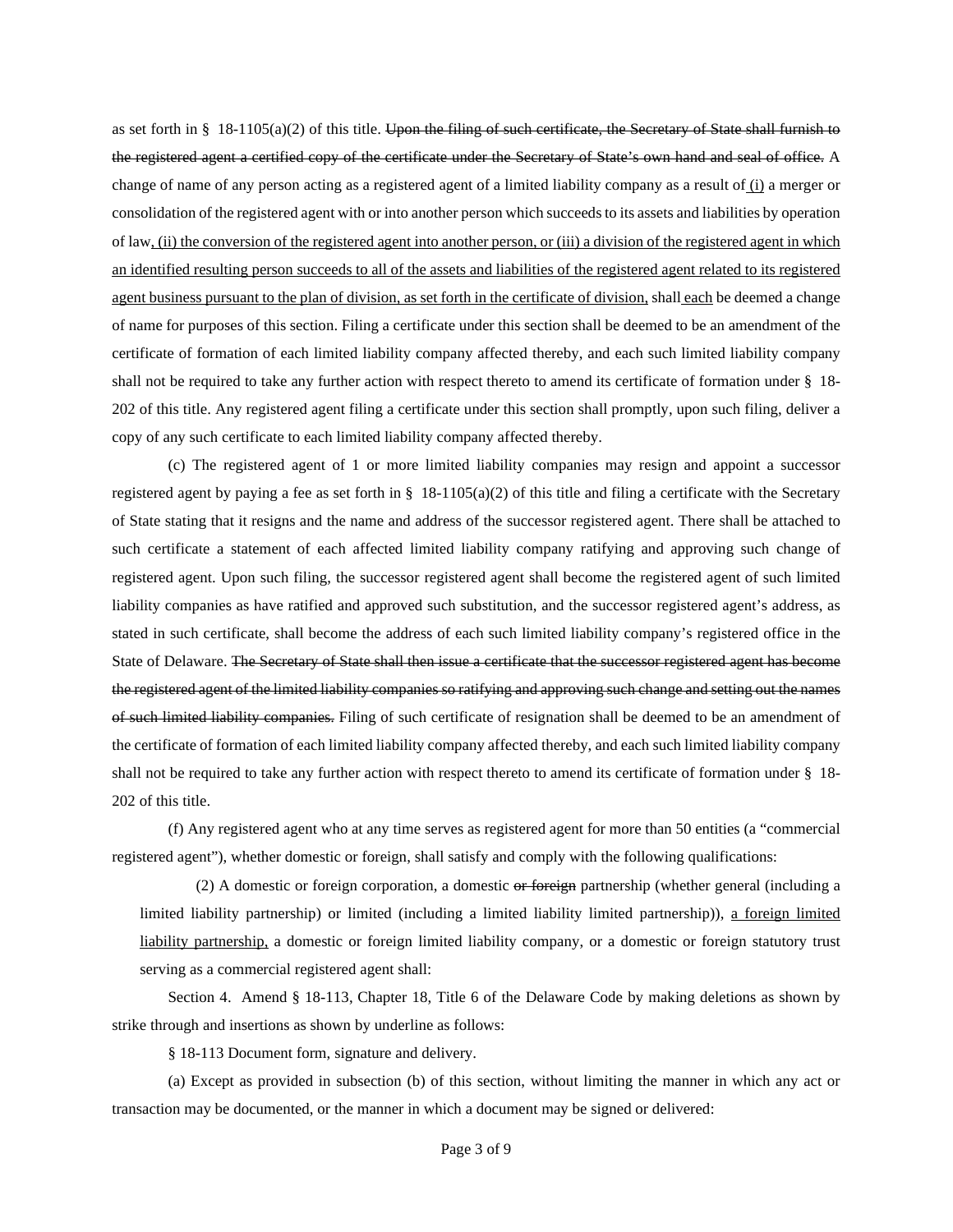(2) Whenever this chapter or the limited liability company agreement requires or permits a signature, the signature may be a manual, facsimile, conformed or electronic signature. "Electronic signature" means an electronic symbol or process that is attached to, or logically associated with, a document and executed or adopted by a person with an intent to execute, authenticate or adopt the document. A person may execute a document with such person's signature.

Section 5. Amend § 18-210, Chapter 18, Title 6 of the Delaware Code by making deletions as shown by strike through and insertions as shown by underline as follows:

§ 18-210 Contractual No statutory appraisal rights.

A Unless otherwise provided in a limited liability company agreement or an agreement of merger or consolidation or a plan of merger or a plan of division may provide that contractual, no-appraisal rights shall be available with respect to a limited liability company interest or another interest in a limited liability company shall be available for any class or group or series of members or limited liability company interests, including in connection with any amendment of a limited liability company agreement, any merger or consolidation in which the limited liability company or a registered series of the limited liability company is a constituent party to the merger or consolidation, any division of the limited liability company, any conversion of the limited liability company to another business form, any conversion of a protected series of the limited liability company to a registered series of such limited liability company, any conversion of a registered series of the limited liability company to a protected series of such limited liability company, any transfer to or domestication or continuance in any jurisdiction by the limited liability company, or the sale of all or substantially all of the limited liability company's assets. The Court of Chancery shall have jurisdiction to hear and determine any matter relating to any such-appraisal rights provided in a limited liability company agreement or an agreement of merger or consolidation or a plan of merger or a plan of division.

Section 6. Amend § 18-213, Chapter 18, Title 6 of the Delaware Code by making deletions as shown by strike through and insertions as shown by underline as follows:

§ 18-213 Transfer or continuance of domestic limited liability companies.

(c) Upon the filing in the office of the Secretary of State of the certificate of transfer or upon the future effective date or time of the certificate of transfer and payment to the Secretary of State of all fees prescribed in this chapter, the Secretary of State shall certify that the limited liability company has filed all documents and paid all fees required by this chapter, and thereupon the limited liability company shall cease to exist as a limited liability company of the State of Delaware. Such A copy of the certificate of transfer certified by of the Secretary of State shall be prima facie evidence of the transfer or domestication or continuance by such limited liability company out of the State of Delaware. A copy of the certificate of transfer and domestic continuance certified by the Secretary of State shall be prima facie evidence of such limited liability company's transfer to or domestication or continuance in another jurisdiction and its continuance as a limited liability company in the State of Delaware.

Section 7. Amend § 18-216, Chapter 18, Title 6 of the Delaware Code by making deletions as shown by strike through and insertions as shown by underline as follows:

§ 18-216 Approval of conversion of a limited liability company.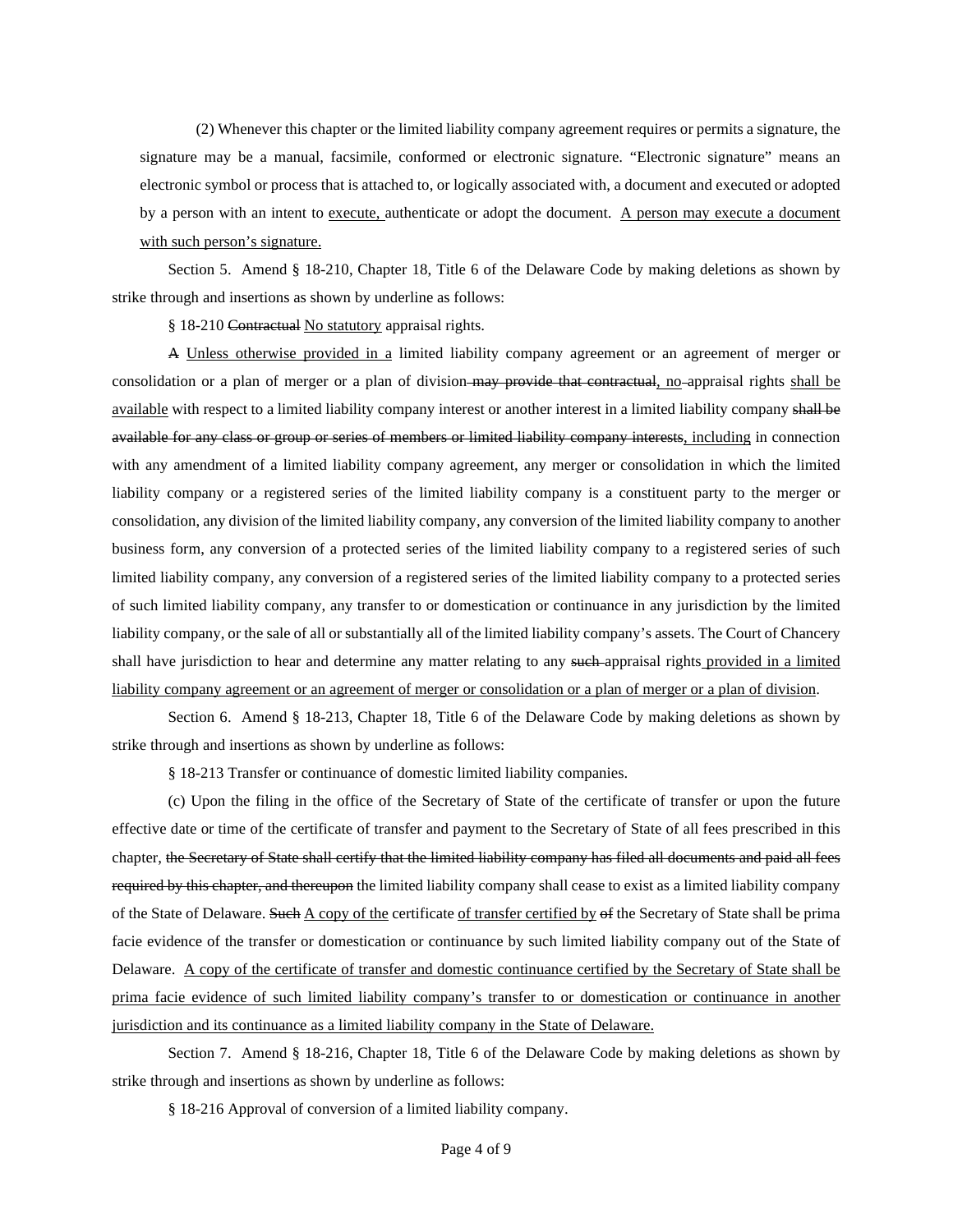(f) Upon the filing in the office of the Secretary of State of the certificate of conversion to non-Delaware entity or upon the future effective date or time of the certificate of conversion to non-Delaware entity and payment to the Secretary of State of all fees prescribed in this chapter, the Secretary of State shall certify that the limited liability company has filed all documents and paid all fees required by this chapter, and thereupon the limited liability company shall cease to exist as a limited liability company of the State of Delaware. Such A copy of the certificate of conversion to non-Delaware entity certified by of the Secretary of State shall be prima facie evidence of the conversion by such limited liability company out of the State of Delaware.

Section 8. Amend § 18-217, Chapter 18, Title 6 of the Delaware Code by making deletions as shown by strike through and insertions as shown by underline as follows:

§ 18-217 Division of a limited liability company.

(h) If a domestic limited liability company divides under this section, the dividing company shall file a certificate of division executed by 1 or more authorized persons on behalf of such dividing company in the office of the Secretary of State in accordance with § 18-204 of this title and a certificate of formation that complies with § 18- 201 of this title for each resulting company executed by one or more authorized persons in accordance with § 18-204 of this title. The certificate of division shall state:

(7) That the plan of division is on file at a place of business of such division company as is specified therein, and shall state the address thereof; and

(8) That a copy of the plan of division will be furnished by such division company as is specified therein, on request and without cost, to any member of the dividing company.; and

(9) Any other information the dividing company determines to include therein.

Section 9. Amend § 18-218, Chapter 18, Title 6 of the Delaware Code by making deletions as shown by strike through and insertions as shown by underline as follows:

§ 18-218 Registered series of members, managers, limited liability company interests or assets.

(d) In order to form a registered series of a limited liability company, a certificate of registered series must be filed in accordance with this subsection.

(4) A manager of a registered series or, if there is no manager, then any member of a registered series who becomes aware that any statement in a certificate of registered series filed with respect to such registered series was false when made, or that any matter described therein has changed making the certificate of registered series false in any material respect <u>or non-compliant with § 18-218(e)(1)</u>, shall promptly amend the certificate of registered series.

(e) The name of each registered series as set forth in its certificate of registered series:

(3) Must be such as to distinguish it upon the records in the office of the Secretary of State from the name on such records of any corporation, partnership, limited partnership, statutory trust, limited liability company, registered series of a limited liability company or registered series of a limited partnership reserved, registered, formed or organized under the laws of the State of Delaware or qualified to do business or registered as a foreign corporation, foreign limited partnership, foreign statutory trust, foreign partnership or foreign limited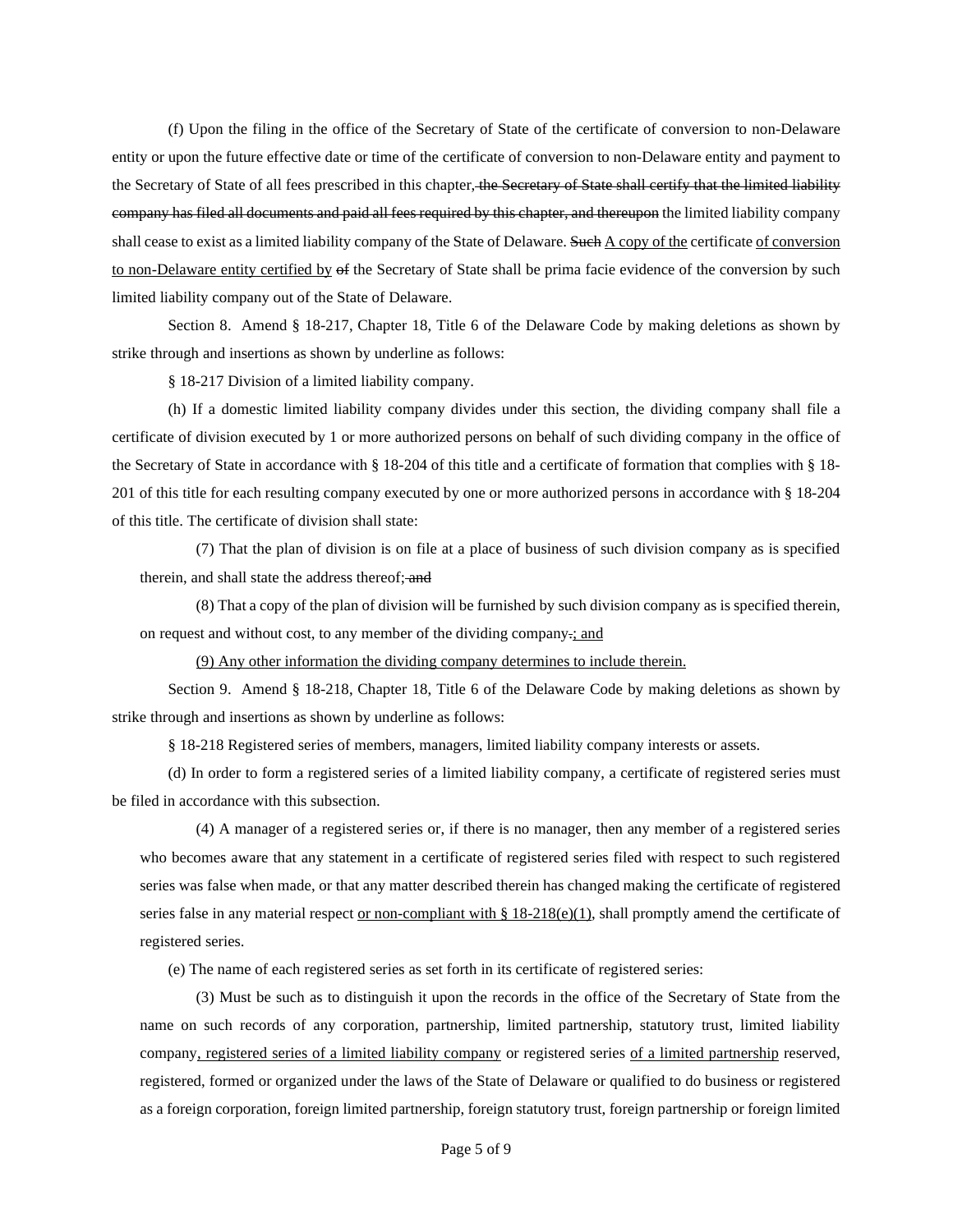liability company in the State of Delaware; provided, however, that a registered series may register under any name which is not such as to distinguish it upon the records in the office of the Secretary of State from the name on such records of any domestic or foreign corporation, partnership, limited partnership, statutory trust, registered series of a limited liability company, registered series of a limited partnership, or foreign limited liability company reserved, registered, formed or organized under the laws of the State of Delaware with the written consent of the other corporation, partnership, limited partnership, statutory trust, registered series of a limited liability company, registered series of a limited partnership, or foreign limited liability company, which written consent shall be filed with the Secretary of State;

Section 10. Amend § 18-220, Chapter 18, Title 6 of the Delaware Code by making deletions as shown by strike through and insertions as shown by underline as follows:

§ 18-220 Approval of conversion of a registered series of a domestic limited liability company to a protected series of such domestic limited liability company.

(f) Upon the filing in the office of the Secretary of State of the certificate of conversion of registered series to protected series or upon the future effective date or time of the certificate of conversion of registered series to protected series and payment to the Secretary of State of all fees prescribed in this chapter, the Secretary of State shall certify that the registered series has filed all documents and paid all fees required by this chapter. Such A copy of the certificate of conversion of registered series to protected series certified by of the Secretary of State shall be prima facie evidence of the conversion by such registered series to a protected series of such limited liability company.

Section 11. Amend § 18-301, Chapter 18, Title 6 of the Delaware Code by making deletions as shown by strike through and insertions as shown by underline as follows:

§ 18-301 Admission of members.

(a) In connection with the formation of a limited liability company, a person is admitted as a member of the limited liability company upon the later to occur of:

(2) The time provided in and upon compliance with the limited liability company agreement or, if the limited liability company agreement does not so provide, when the person's admission is reflected in the records of the limited liability company or as otherwise provided in the limited liability company agreement.

(b) After the formation of a limited liability company, a person is admitted as a member of the limited liability company:

(1) In the case of a person who is not an assignee of a limited liability company interest, including a person acquiring a limited liability company interest directly from the limited liability company and a person to be admitted as a member of the limited liability company without acquiring a limited liability company interest in the limited liability company at the time provided in and upon compliance with the limited liability company agreement or, if the limited liability company agreement does not so provide, upon the consent of all members and when the person's admission is reflected in the records of or as otherwise provided in the limited liability company agreement;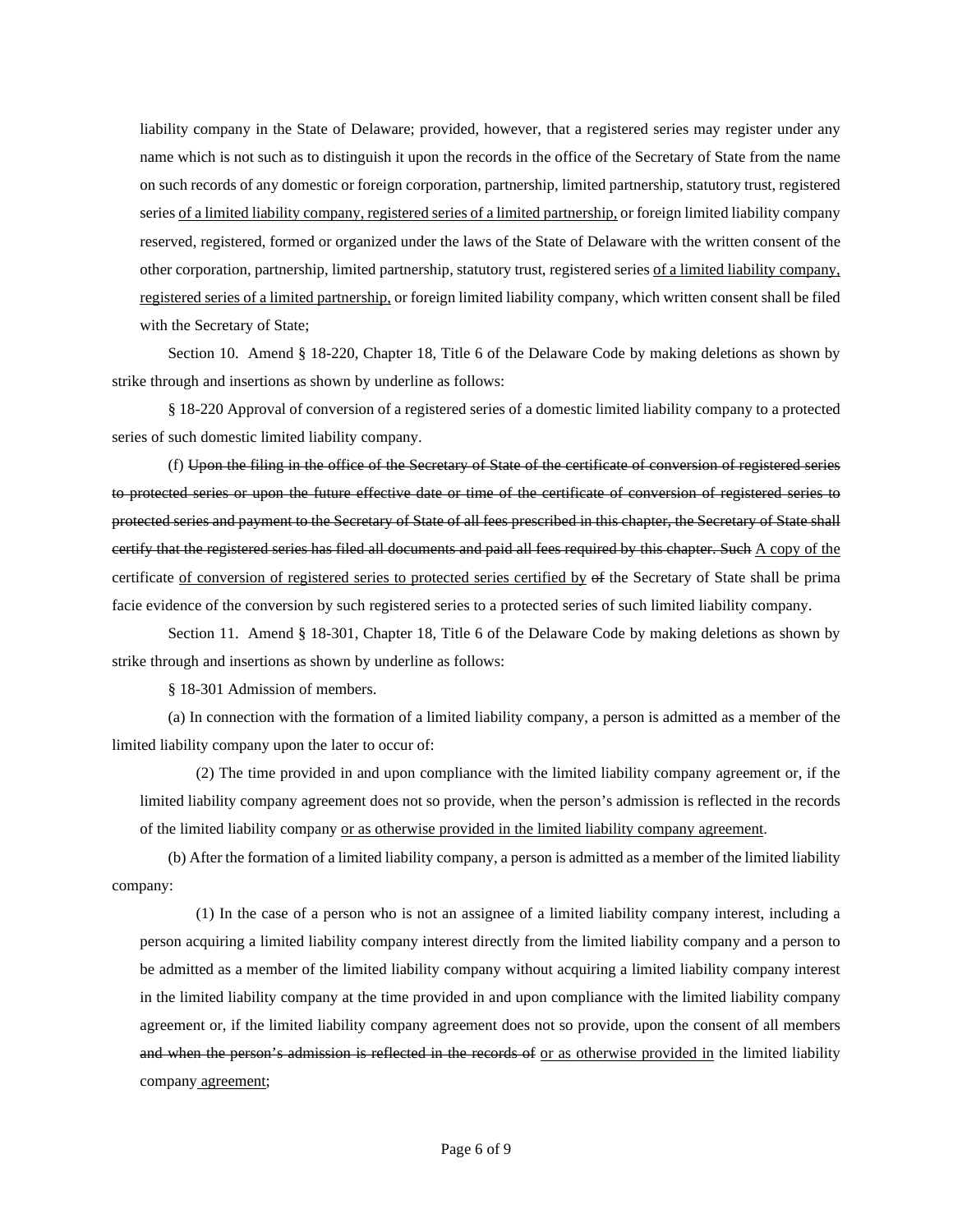(2) In the case of an assignee of a limited liability company interest, as provided in § 18-704(a) of this title and at the time provided in and upon compliance with the limited liability company agreement or, if the limited liability company agreement does not so provide, when any such person's permitted admission is reflected in the records of the limited liability company;

Section 12. Amend § 18-305, Chapter 18, Title 6 of the Delaware Code by making deletions as shown by strike through and insertions as shown by underline as follows:

§ 18-305 Access to and confidentiality of information; records.

(d) A limited liability company may maintain its records in other than a written paper form, including on, by means of, or in the form of any information storage device, method, or 1 or more electronic networks or databases (including 1 or more distributed electronic networks or databases), if such form is capable of conversion into written paper form within a reasonable time.

Section 13. Amend § 18-904, Chapter 18, Title 6 of the Delaware Code by making deletions as shown by strike through and insertions as shown by underline as follows:

§ 18-904 Name; registered office; registered agent.

(a) A foreign limited liability company may register with the Secretary of State under any name (whether or not it is the name under which it is registered in the jurisdiction of its formation) that includes the words "Limited Liability Company" or the abbreviation "L.L.C." or the designation "LLC" and that could be registered by a domestic limited liability company; provided however, that a foreign limited liability company may register under any name which is not such as to distinguish it upon the records in the office of the Secretary of State from the name on such records of any domestic or foreign corporation, partnership, statutory trust, limited liability company, -or limited partnership, registered series of a limited liability company or registered series of a limited partnership reserved, registered, formed or organized under the laws of the State of Delaware with the written consent of the other corporation, partnership, statutory trust, limited liability company, or limited partnership, registered series of a limited liability company or registered series of a limited partnership, which written consent shall be filed with the Secretary of State.

(b) Each foreign limited liability company shall have and maintain in the State of Delaware:

(2) A registered agent for service of process on the foreign limited liability company, having a business office identical with such registered office, which agent may be any of:

c. A foreign corporation, a foreign–partnership (whether general (including a limited liability partnership) or, a foreign limited partnership (including a foreign limited liability limited partnership)), a foreign limited liability company (other than the foreign limited liability company itself), or a foreign statutory trust.

(c) A registered agent may change the address of the registered office of the foreign limited liability company or companies for which the agent is registered agent to another address in the State of Delaware by paying a fee as set forth in § 18-1105(a)(7) of this title and filing with the Secretary of State a certificate, executed by such registered agent, setting forth the address at which such registered agent has maintained the registered office for each of the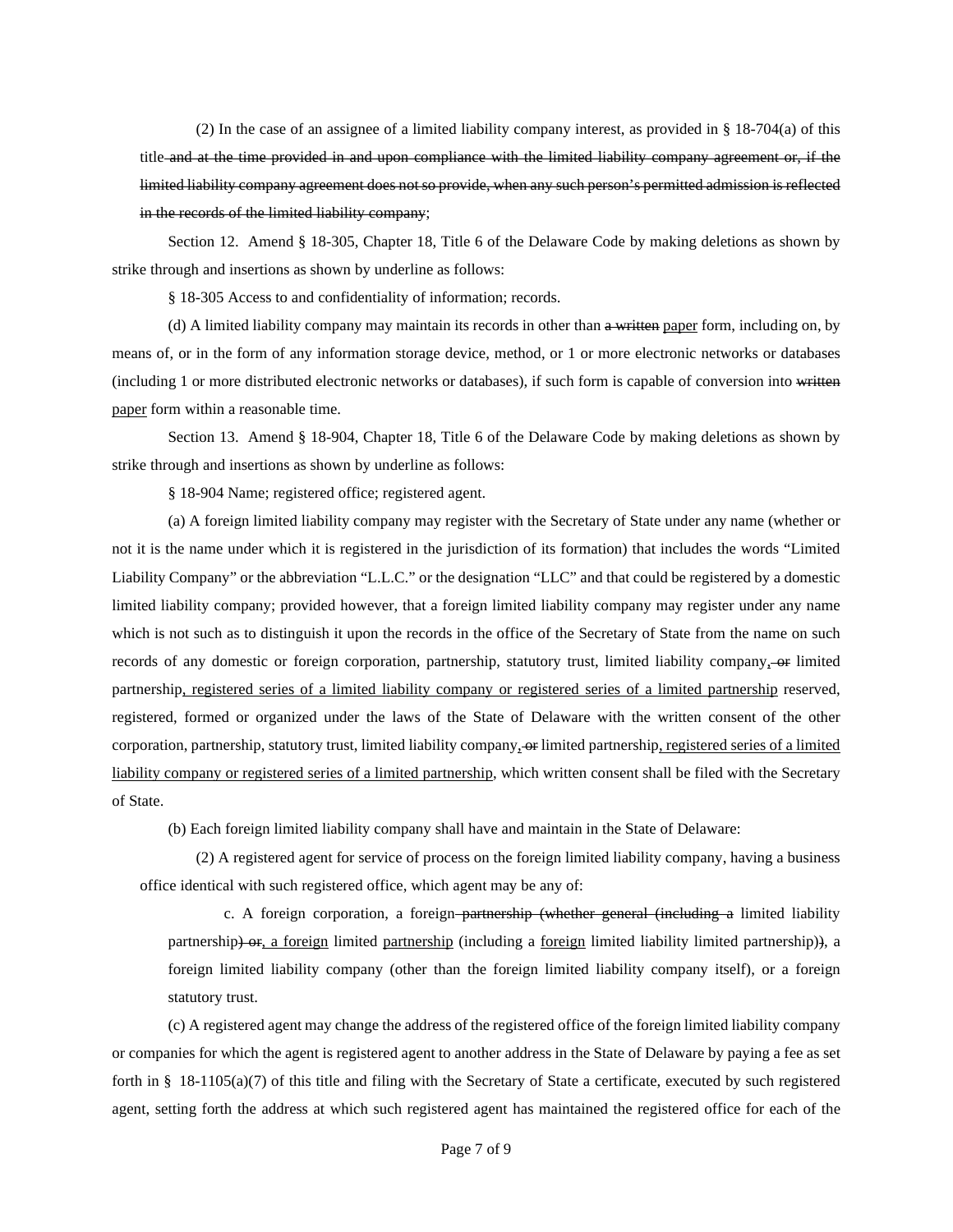foreign limited liability companies for which it is a registered agent, and further certifying to the new address to which each such registered office will be changed on a given day, and at which new address such registered agent will thereafter maintain the registered office for each of the foreign limited liability companies for which it is registered agent. Upon the filing of such certificate, the Secretary of State shall furnish to the registered agent a certified copy of the same under the Secretary's hand and seal of office, and thereafter, or until further change of address, as authorized by law, the registered office in the State of Delaware of each of the foreign limited liability companies for which the agent is a registered agent shall be located at the new address of the registered agent thereof as given in the certificate. In the event of a change of name of any person acting as a registered agent of a foreign limited liability company, such registered agent shall file with the Secretary of State a certificate, executed by such registered agent, setting forth the new name of such registered agent, the name of such registered agent before it was changed and the address at which such registered agent has maintained the registered office for each of the foreign limited liability companies for which it is registered agent, and shall pay a fee as set forth in  $\S$  18-1105(a)(7) of this title. Upon the filing of such certificate, the Secretary of State shall furnish to the registered agent a certified copy of the same under the Secretary of State's own hand and seal of office. A change of name of any person acting as a registered agent of a foreign limited liability company as a result of the (i) a merger or consolidation of the registered agent with or into another person which succeeds to its assets and liabilities by operation of law, (ii) the conversion of the registered agent into another person, or (iii) a division of the registered agent in which an identified resulting person succeeds to all of the assets and liabilities of the registered agent related to its registered agent business pursuant to the plan of division, as set forth in the certificate of division, shall each be deemed a change of name for purposes of this section. Filing a certificate under this section shall be deemed to be an amendment of the application of each foreign limited liability company affected thereby and each such foreign limited liability company shall not be required to take any further action with respect thereto to amend its application under § 18-905 of this title. Any registered agent filing a certificate under this section shall promptly, upon such filing, deliver a copy of any such certificate to each foreign limited liability company affected thereby.

(d) The registered agent of 1 or more foreign limited liability companies may resign and appoint a successor registered agent by paying a fee as set forth in  $\S$  18-1105(a)(7) of this title and filing a certificate with the Secretary of State stating that it resigns and the name and address of the successor registered agent. There shall be attached to such certificate a statement of each affected foreign limited liability company ratifying and approving such change of registered agent. Upon such filing, the successor registered agent shall become the registered agent of such foreign limited liability companies as have ratified and approved such substitution and the successor registered agent's address, as stated in such certificate, shall become the address of each such foreign limited liability company's registered office in the State of Delaware. The Secretary of State shall then issue a certificate that the successor registered agent has become the registered agent of the foreign limited liability companies so ratifying and approving such change and setting out the names of such foreign limited liability companies. Filing of such certificate of resignation shall be deemed to be an amendment of the application of each foreign limited liability company affected